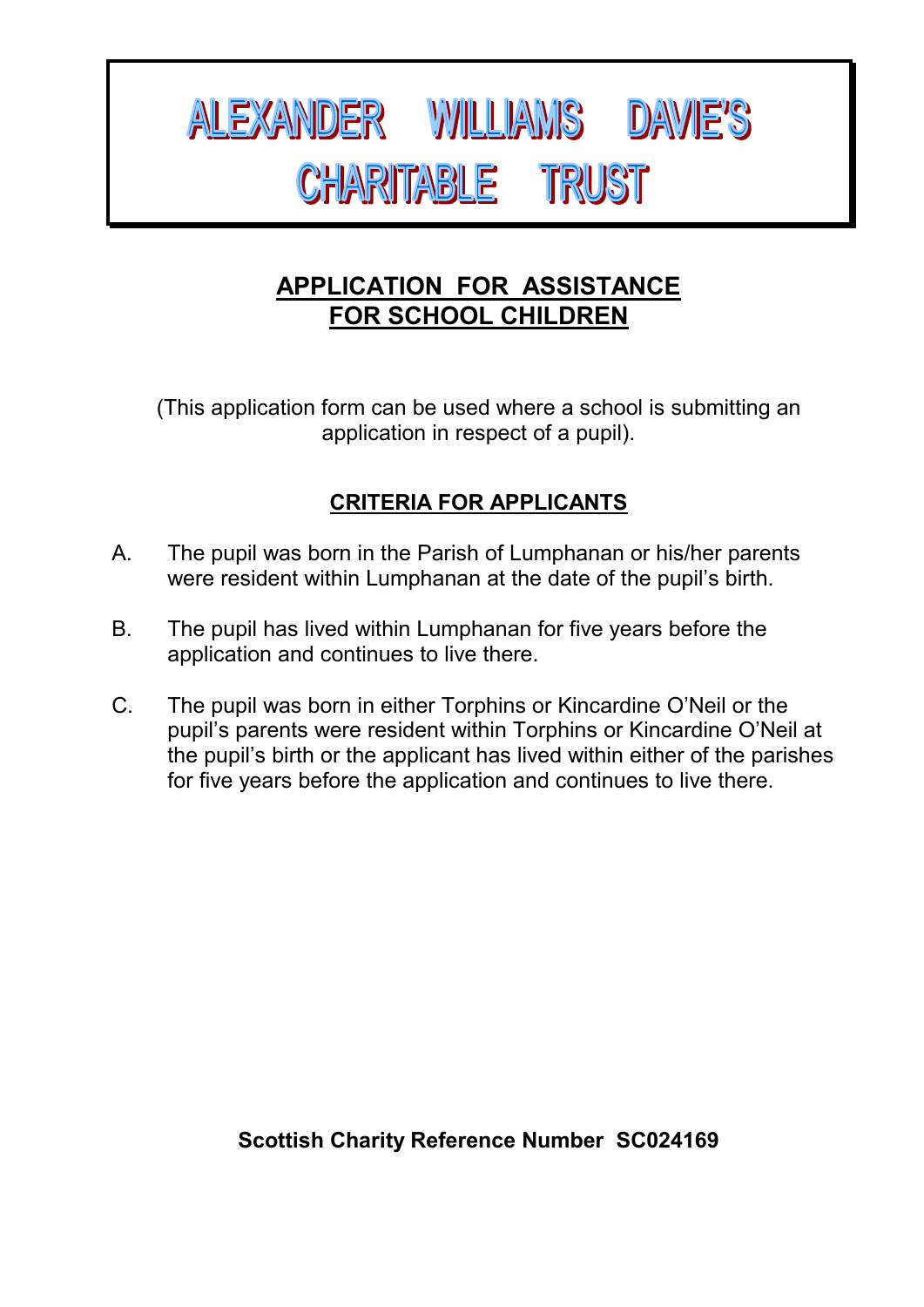### **Alexander W Davie Charitable Trust Applicant Details**

| <b>Details of Pupil</b> |                                                                                                                |  |                                                             |  |
|-------------------------|----------------------------------------------------------------------------------------------------------------|--|-------------------------------------------------------------|--|
| Name:                   | <u> 1989 - Andrea Stadt Britain, amerikansk politiker (</u>                                                    |  | Date of Birth 1 /                                           |  |
|                         |                                                                                                                |  |                                                             |  |
|                         |                                                                                                                |  |                                                             |  |
|                         |                                                                                                                |  |                                                             |  |
|                         |                                                                                                                |  |                                                             |  |
|                         |                                                                                                                |  |                                                             |  |
|                         |                                                                                                                |  |                                                             |  |
|                         |                                                                                                                |  |                                                             |  |
|                         | Details of school official submitting application                                                              |  |                                                             |  |
|                         |                                                                                                                |  |                                                             |  |
|                         | Address Address Address Address Address Address Address Address Address Address Address Address Address Addres |  |                                                             |  |
|                         |                                                                                                                |  |                                                             |  |
|                         |                                                                                                                |  |                                                             |  |
|                         | Day time Telephone/Contact No.                                                                                 |  | <u> 1989 - Johann Stein, Amerikaansk politiker (* 1958)</u> |  |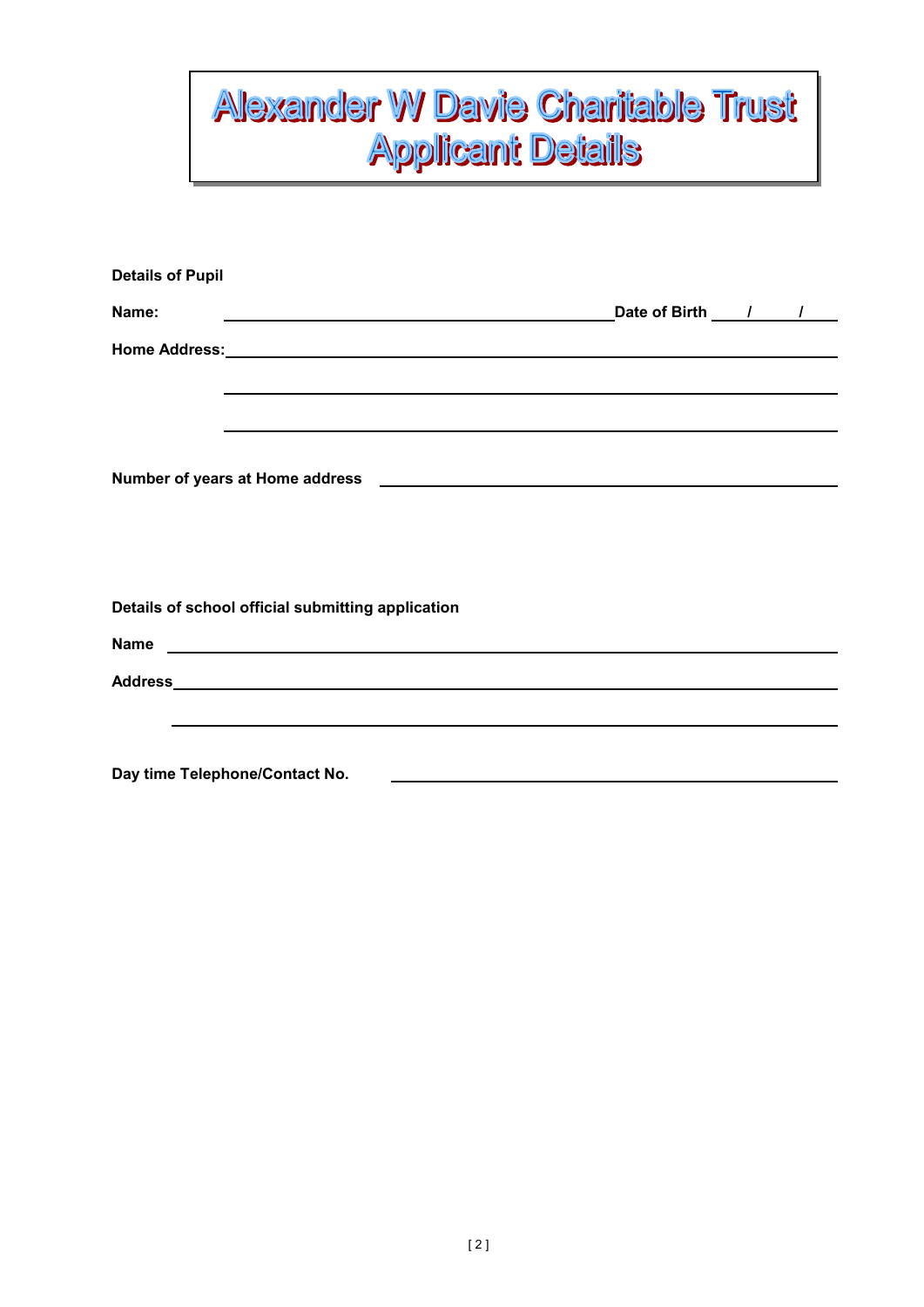

**Please explain why the assistance / materials is/ are required, and the benefit to the pupil that will result from its / their provision.**